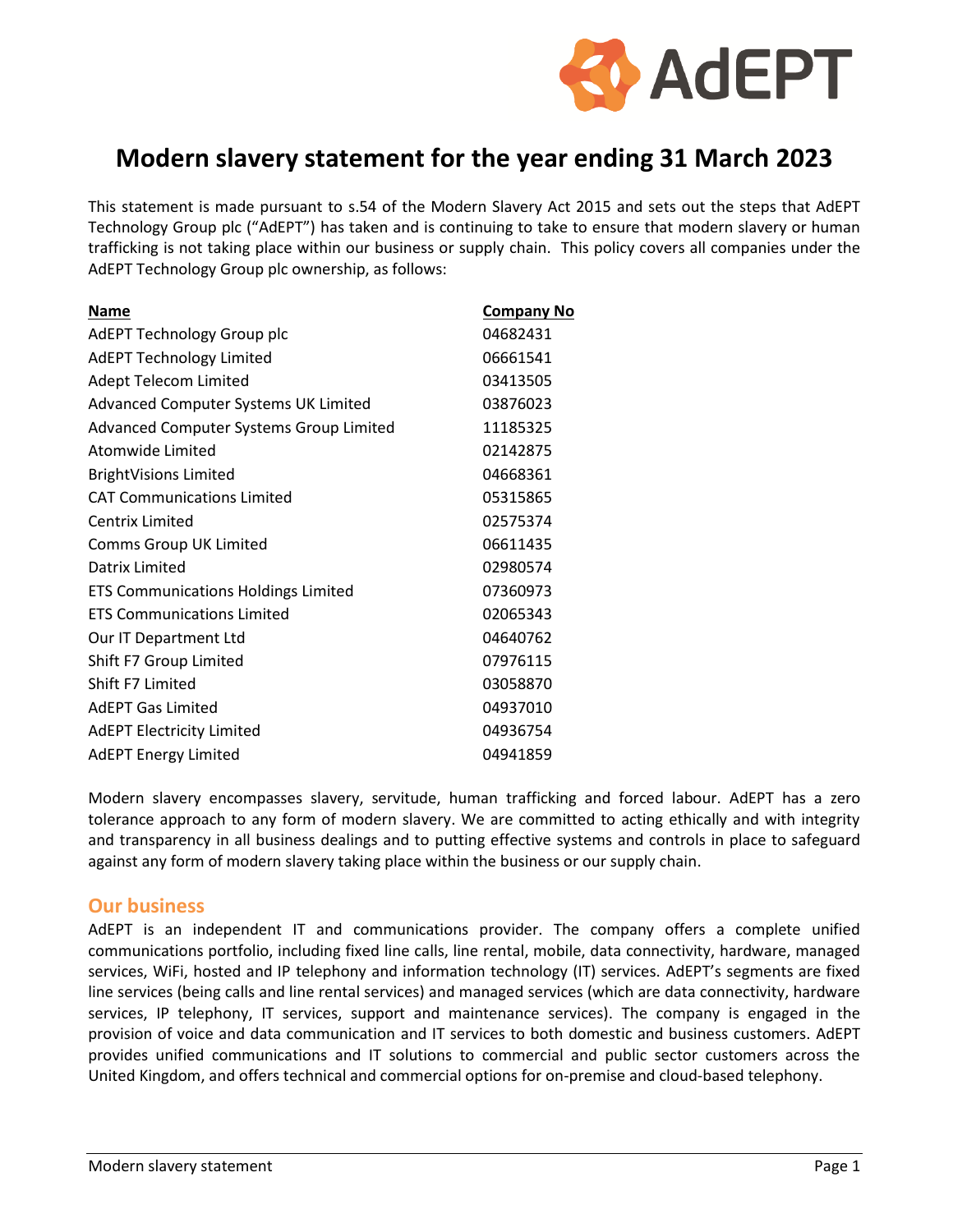

### **Our high risk areas**

We have carefully considered all aspects of our supply chain, and given that they are UK based, committed to paying at least the national minimum wage (or living wage), we do not consider that we currently have any high risk areas. We shall continue to monitor the supply chain and all aspects of our business for any potential high risk areas and take appropriate steps to ensure that the supply chain ethics as set out in this statement are not compromised.

#### **Our policies**

We operate a number of internal policies to ensure that we are conducting business in an ethical and transparent manner. These include:

- 1. Anti-slavery policy. This policy sets out the organisation's stance on modern slavery and explains how employees can identify any instances of this and where they can go for help.
- 2. Recruitment policy. We operate a robust recruitment policy, including conducting eligibility to work in the UK checks for all employees to safeguard against human trafficking or individuals being forced to work against their will.
- 3. Whistleblowing policy. We operate a whistleblowing policy so that all employees know that they can raise concerns about how colleagues are being treated, or practices within our business or supply chain, without fear of reprisals.
- 4. Code of business conduct. This code explains the manner in which we behave as an organisation and how we expect our employees and suppliers to act.

### **Our suppliers**

AdEPT operates a supplier policy and maintains a preferred supplier list. We conduct due diligence on all suppliers before allowing them to become a preferred supplier. This due diligence includes online research to investigate if the particular organisation has previously been convicted of offenses relating to modern slavery. In addition to the above, we require that suppliers confirm to us that:

- 1. They have taken steps to eradicate modern slavery within their business
- 2. They hold their own suppliers to account over modern slavery
- 3. (For UK based suppliers) They pay their employees at least the national minimum wage / national living wage (as appropriate)
- 4. We may terminate the contract at any time should any instances of modern slavery come to light

#### **Training**

We offer support and training for our procurement/buying teams so that they understand the signs of modern slavery and what to do if they suspect that it is taking place within our supply chain.